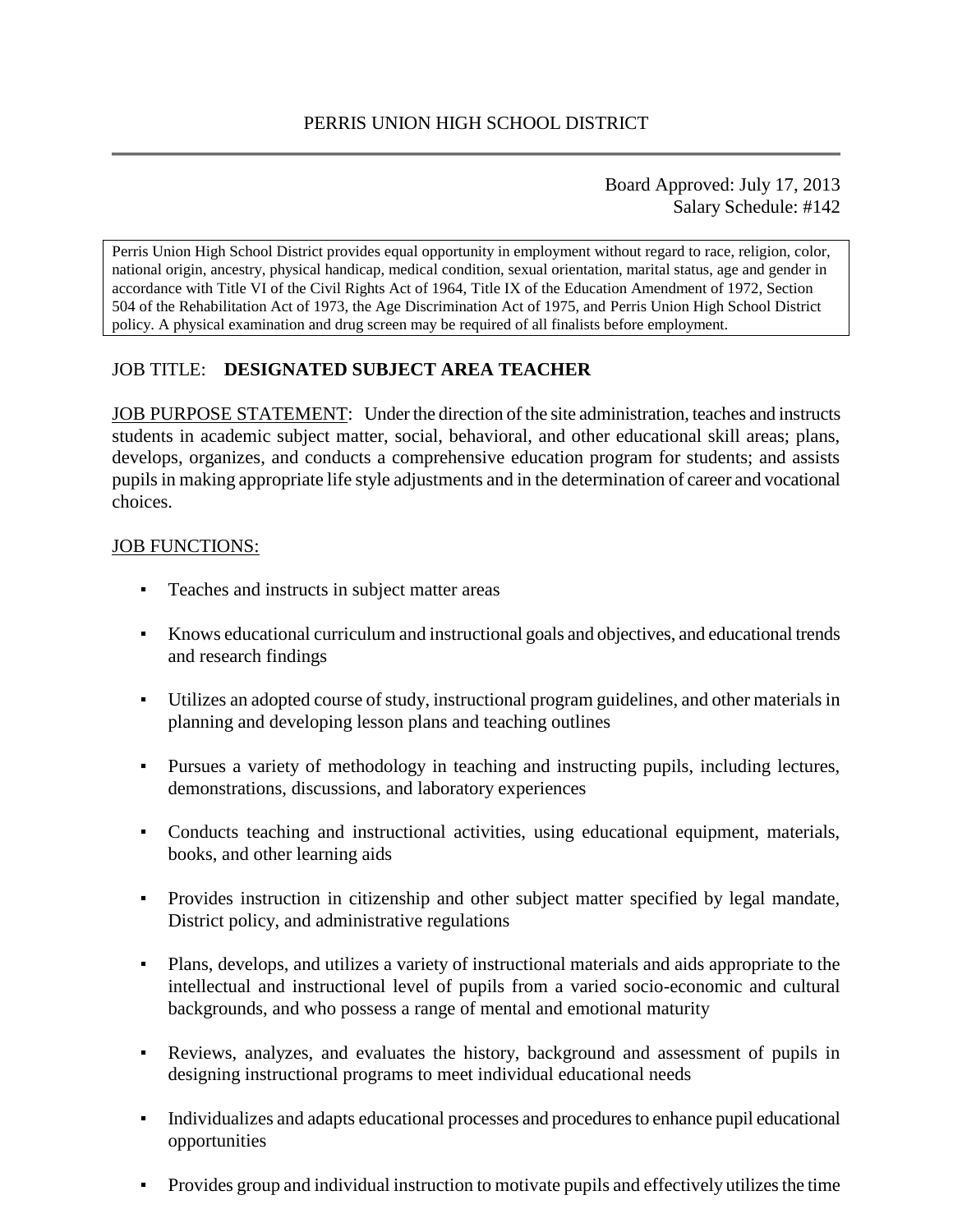# JOB TITLE: **DESIGNATED SUBJECT AREA TEACHER** Page 2

### JOB FUNCTIONS – continued

available for instructional activities

- Maintains appropriate standards of pupil behavior, using behavioral management strategies and techniques, including positive reinforcement and behavior shaping procedures
- Reviews, analyzes, evaluates, and reports pupil academic, social, and emotional growth
- Prepares, administers, scores, records, and reports the results of criterion referenced tests, and administers, scores, records, and reports the results of group standardized tests in evaluating pupil growth and progress
- Counsels, confers with and communicates with parents, school, and District personnel regarding pupil progress and in the interpretation of the educational program
- Cooperatively pursues alternative solutions to improve pupil learning problems, and to enhance expanded academic, social, and emotional growth opportunities
- Maintains an effective learning environment through the proper control of heating, lighting, and ventilation, and the utilization of exhibits, displays, and independent study centers
- Selects and requisitions appropriate educational supplies, materials, books, equipment, and learning aids
- Performs a variety of non-instructional duties, including curriculum and instructional development activities, student supervision, and consultation activities
- Knows principles, theories, methods, techniques, and strategies pertaining to teaching and instruction
- Performs other related functions as required

#### PHYSICAL ABILITIES:

- Visual ability to read handwritten or typed documents, and the display screen of various office equipment and machines
- Able to conduct verbal conversation in English
- Able to speak, and hear normal range verbal conversation (approximately 60 decibels)
- Able to walk, look downward, turn neck, sit, bend, stand, stoop, squat, reach, push, pull, kneel, crawl, climb, grasp/manipulate, lift items up to 10 pounds (frequently), carry up to 10 pounds (occasionally), lift/carry to 40 pounds (infrequently)